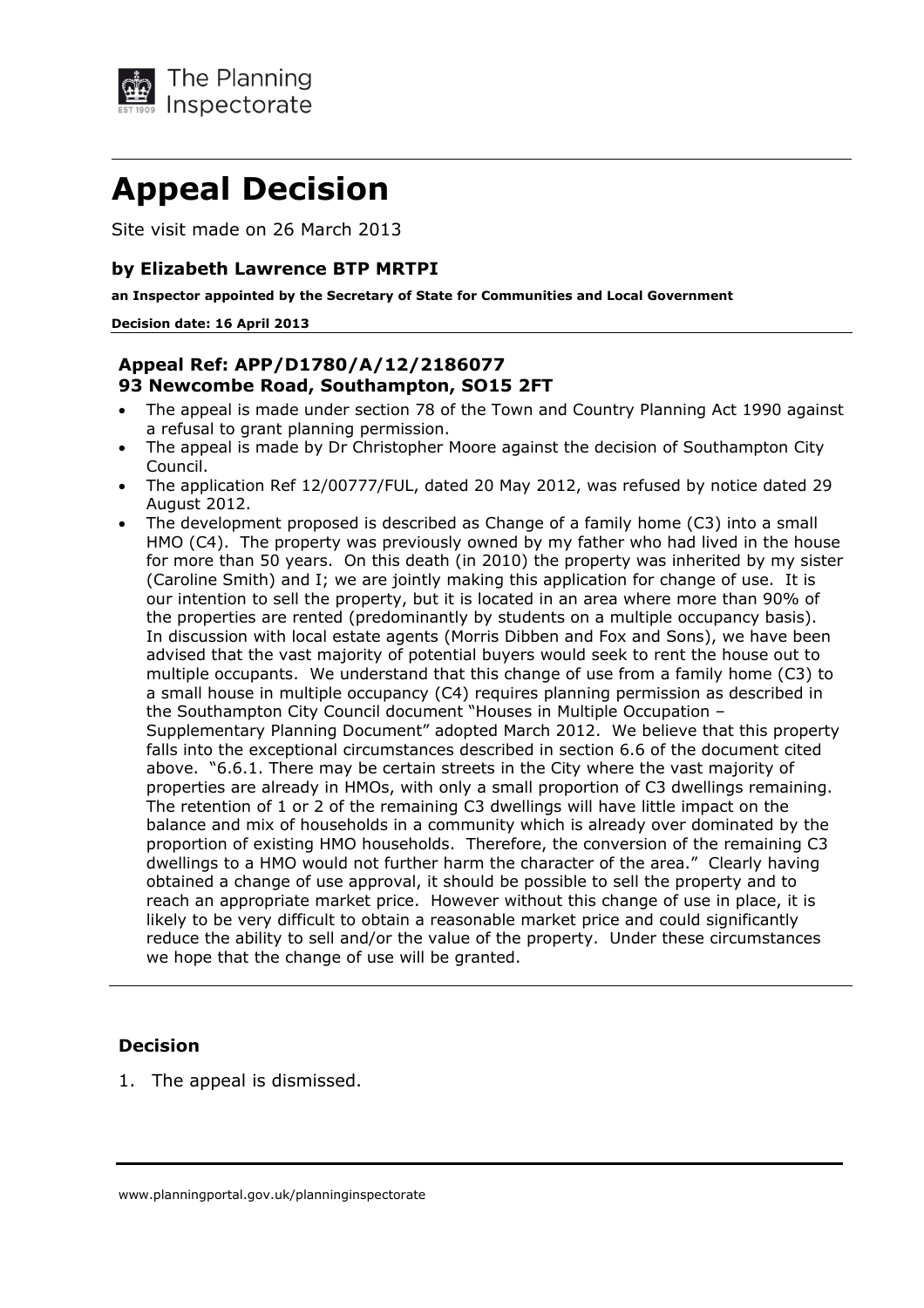# **Main Issue**

2. The main issue is the effect of the proposal on the character of and the living conditions within the area surrounding the Appeal site, with particular regard to the balance and mix of households.

# **Reasons**

- 3. The Council's supplementary planning document, *Houses in Multiple Occupation – Supplementary Planning Document* (SPD) seeks to control the balance between HMOs and single dwellings throughout the city. This is in recognition that HMOs can undermine or harm the character of an area and/or the living conditions of local residents. In particular it can result in poor property maintenance, poor refuse management, pressure for on-street parking, high property turnover, noise and anti-social behaviour.
- 4. This is consistent with policy H4 of the Southampton City Council Local Development Framework Core Strategy Development Plan Document (DPD). It states that proposals for the conversion of dwellings into shared houses will be assessed on the balance between the contribution the development could make to meeting housing demand, against the harm to the character and amenity of the area which might occur.
- 5. Policy CS16 of the DPD seeks to provide a mix of housing types and sets a target of 30% of total dwellings as family homes on sites of ten or more dwellings. It states that there should be no net loss of family homes on sites capable of accommodating a mix of residential units unless there are overriding policy considerations justifying such loss. In addition, it seeks to control the provision of HMOs.
- 6. The Appeal site is located within an area where a 20% threshold for HMOs has been applied. In assessing the existing concentration of HMOs in an area all properties within 40 metres of a site should be taken into account, provided this includes at least 10 properties.
- 7. There is some disagreement between the Council and Appellant concerning the percentage of dwellings used as HMOs, within 40 metres of the Appeal site, although the figure is well above the 20% threshold. Whilst the Council states that 52% of properties are used as HMOs, the Appellant states that the figure is 89%. The discrepancy is partly due to the fact that the Council has not taken into account seven of the properties, due to lack of data on them. From my own observations during the Appeal site visit at least some of these properties were in multiple occupation. In addition, the evidence submitted by local residents indicates that there are only 6/8 family dwellings in Newcombe Road and other than the Appeal property, none within 40 metres of the Appeal site.
- 8. Based upon the evidence submitted and my own observations it is clear that the majority of properties within 40 metres of the Appeal site are HMOs and only a small proportion of C3 dwellings remain. This area and the northern part of Newcombe Road are dominated by HMOs.
- 9. Paragraph 6.6.1 of the SPD advises that where the vast majority of properties in a street are already used as HMOs the retention of 1 or 2 of the remaining